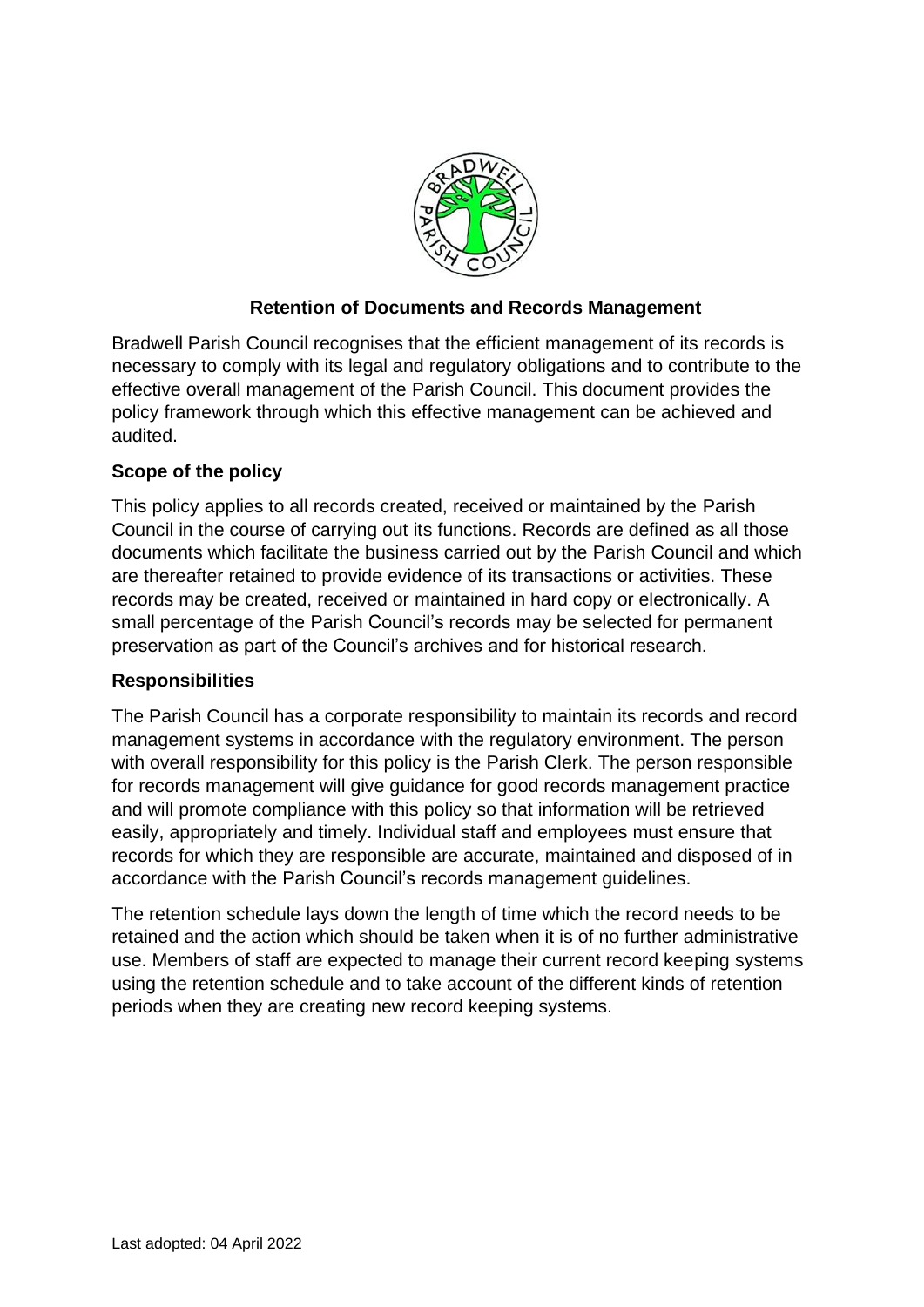## **Record Management table**

| <b>Document</b>                                                      | <b>Minimum Retention</b><br><b>Period</b>   | Reason                                                                                 |
|----------------------------------------------------------------------|---------------------------------------------|----------------------------------------------------------------------------------------|
| Signed Minutes of<br><b>Council Meetings</b>                         | Indefinite                                  | Legal requirement under the<br><b>Local Government Act 1972</b><br>schedule 12 para 41 |
| Agendas                                                              | Indefinite                                  | To support the minutes                                                                 |
| Correspondence &<br>papers on important<br>local issues & activities | 6 years                                     | For reference                                                                          |
| Invoices                                                             | Ten years                                   | Potential for VAT inspections                                                          |
| Paid cheques                                                         | Ten years                                   | Potential for VAT inspections                                                          |
| <b>VAT</b> records                                                   | Ten years                                   | Potential for VAT inspections                                                          |
| Pension records                                                      | Two years after the<br>former employee dies | Recommendation from SLCC                                                               |
| Management finance &<br>payroll scale of fees and<br>charges         | 5 Years                                     | Recommendation from SLCC                                                               |
| Management receipt<br>and payment accounts                           | Ten years                                   | Potential for VAT inspections                                                          |
| Archive accounts/<br>financial annual return                         | Ten years                                   | Potential for VAT inspections                                                          |
| Receipt books of all<br>kinds                                        | Ten years                                   | Potential for VAT inspections                                                          |
| VAT bank statements<br>(including deposit/<br>savings accounts)      | Ten years                                   | Potential for VAT inspections                                                          |
| Bank paying-in books                                                 | Ten years                                   | Potential for VAT inspections                                                          |
| Cheque books stubs                                                   | Ten years                                   | Potential for VAT inspections                                                          |
| Audit budgetary control<br>papers                                    | 5 years                                     | <b>Recommendation from SLCC</b>                                                        |
| <b>Quotations and Tenders</b>                                        | 2 years                                     | Reference only                                                                         |
| Routine<br>correspondence, papers<br>& emails                        | 2 years                                     | Reference only                                                                         |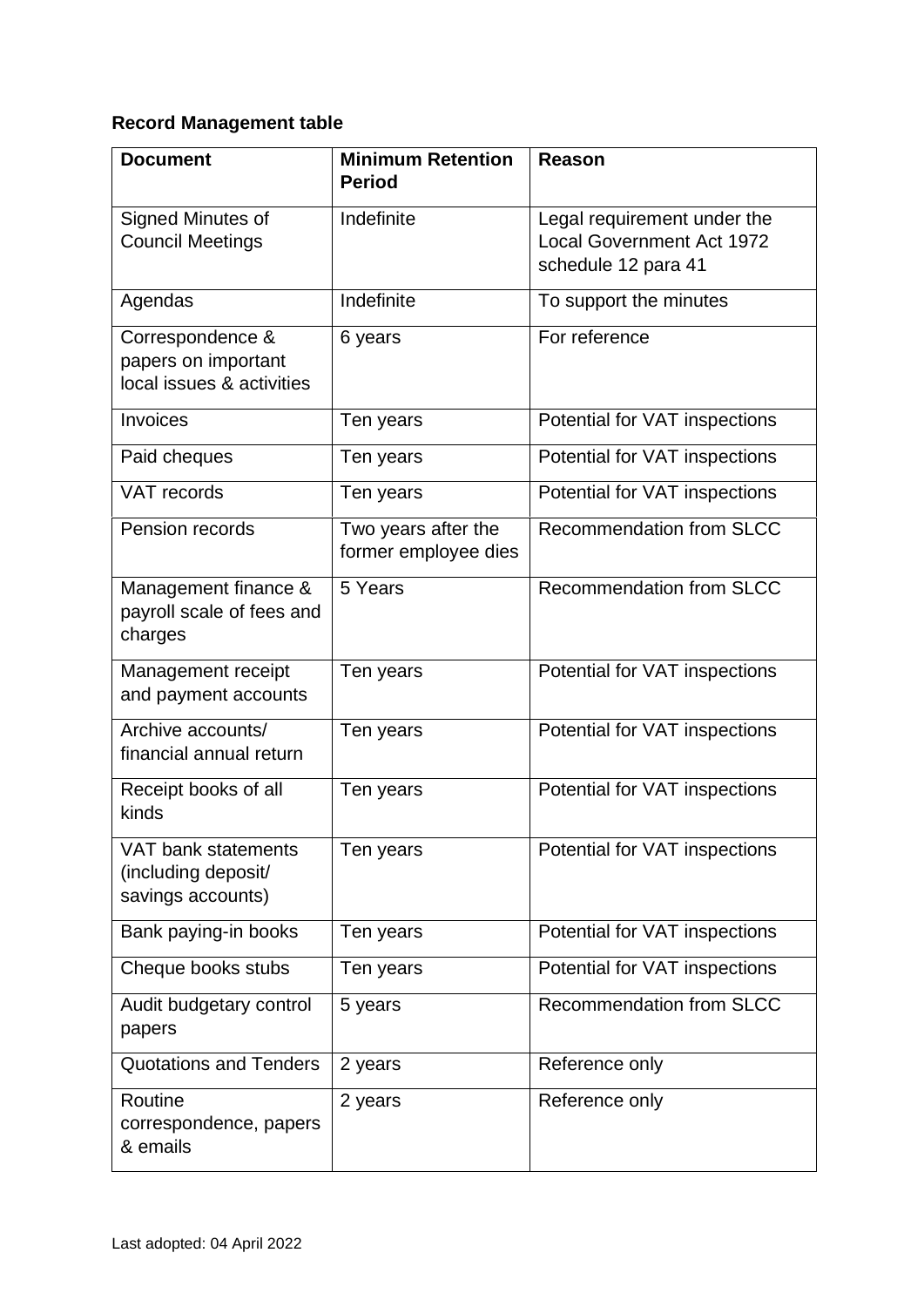| Contracts                                                                                          | Six years after the<br>contract has ended                                                          | Should a claim be brought under<br>that contract                               |
|----------------------------------------------------------------------------------------------------|----------------------------------------------------------------------------------------------------|--------------------------------------------------------------------------------|
| Hand written notes from<br>meetings                                                                | Once typed up and<br>the typed notes are<br>approved at the next<br>available meeting              | These are not the legal record of<br>the meeting.                              |
| Insurance policies -<br><b>Certificate of Employers</b><br>Liability                               | 21 years                                                                                           | Should a claim arise                                                           |
| Insurance claim records                                                                            | 7 Years after all<br>obligations are<br>concluded (allowing<br>for claimant to reach<br>age of 25) | Should a claim arise                                                           |
| Health & Safety<br>accident books                                                                  | 25 years from closure                                                                              | Should a claim arise                                                           |
| Management premises<br>inspection records                                                          | 25 years from closure                                                                              | Should a claim arise                                                           |
| Management risk<br>assessments                                                                     | 25 years from closure                                                                              | Should a claim arise                                                           |
| Management equipment<br>inspection                                                                 | 25 years from closure                                                                              | Should a claim arise                                                           |
| <b>Timesheets</b>                                                                                  | 2 years                                                                                            | For a comparison of sickness<br>and absence                                    |
| Management of<br>personnel/human<br>resources application<br>forms (interviewed -<br>unsuccessful) | 6 Months                                                                                           | Should a claim arise                                                           |
| Personnel files (not<br>payroll information)                                                       | not after ceasing<br>employment                                                                    | Should a claim arise                                                           |
| Title deeds, leases,<br>agreements and<br>correspondence                                           | Whilst the council<br>owns or occupies the<br>land                                                 | Not required after the council is<br>no longer owning or occupying<br>the land |
| Social media messages                                                                              | 3 months                                                                                           | Only relevant whilst being dealt<br>with                                       |